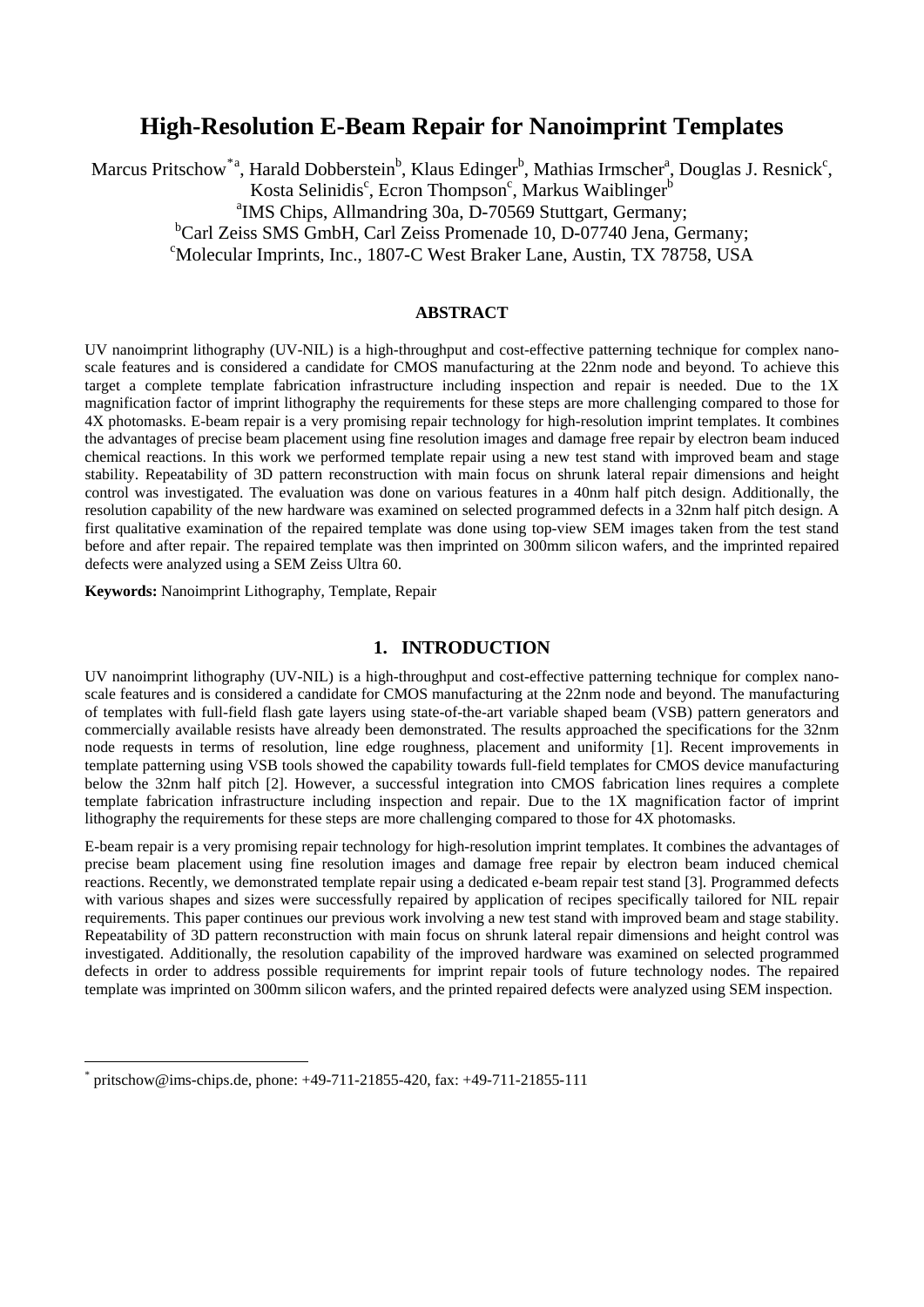# **2. EXPERIMENTAL**

A template with programmed defects has been manufactured by Dai Nippon Printing. The patterns were exposed by using a JEOL 9300 Gaussian beam pattern generator. ZEP520A resist was chosen as the positive imaging resist. After development, the chromium and fused silica were etched using  $Cl<sub>2</sub>/O<sub>2</sub>$  and fluorine-based chemistry, respectively. Mesa lithography and a mesa etch process, followed by a dice and polish step were employed to create a finished 65mm  $\times$ 65mm template.

The test pattern consisted of an array of three different half pitches: 48nm, 40nm and 32nm. For each size, three pattern types were designed: SRAM Metal 1, contact hole array, and a dense line/space pattern. For each feature type, multiple programmed defects were introduced into the pattern. The details are shown in Figure [1.](#page-4-0) As an example for the 40nm lines and spaces, twelve incremental programmed defect sizes were inserted, starting at 5nm and ending at 60nm. Mousebites included three repeats in the horizontal and vertical directions. Extension defects were inserted in the same fashion. Examples of mousebite defects for the three pattern types are shown in Figure [2,](#page-4-1) SEM images of these defects on the template are shown in Figure [3](#page-5-0). These programmed defects were extensively characterized using electron beam inspection tools prior to the repair experiments [\[4](#page-3-3)]. In this work we made repairs to a set of identical mousebite and missing contact hole defects in the 40nm half pitch design to investigate precision and repeatability of the e-beam repair process.

E-beam repair combines the energy of an incident electron beam with an appropriate precursor gas. Depending on the precursor chemistry, a reaction is induced by the focused electron beam. This leads to a deposition caused by fragmentation of precursor molecules or an etch reaction between the absorbed molecules and the substrate material, resulting in volatile products. Since the reaction is confined only to the area exposed by the electron beam, this technique allows high-resolution nanostructuring. The repair structure is derived by comparing a high-resolution image of the defective area with the same image of a non-defective area. The repair shape is generated as the difference of these two images, and adjusted for processing purposes.

The repair experiments were performed on a new e-beam repair test stand with improved beam and stage stability. It is equipped with a high-resolution electron beam column with very small beam spot size which is required for this application. The implemented charge compensation and drift correction enable advanced specifications for placement accuracy and reproducibility. In order to achieve better beam control during the repair process the overall system noise could be further reduced by extra vibration and acoustic damping in combination with improved temperature stability. An improved state-of-the-art laser interferometer controlled stage provides better positioning performance and stability.

Imprinting of the template with the programmed and partially repaired defects was performed by using a Molecular Imprints Imprio 300 imprint tool. A Drop-On-Demand method was employed to dispense the photo-polymerizable acrylate based imprint solution in field locations across a 300mm silicon wafer. The imprint mask was then lowered into liquid-contact with the substrate, displacing the solution and filling the imprint field. UV irradiation through the backside of the mask cured the acrylate monomer. The process was then repeated to completely populate the substrate. Details of the imprint process have previously been reported [\[5](#page-3-4)].

A first qualitative examination of the repaired template was done using top-view SEM images taken from the repair rest stand before and after repair. A more detailed analysis of repaired features was done on imprinted features using a Zeiss Ultra 60.

# **3. RESULTS AND DISCUSSION**

#### **3.1 Repair results on the template**

Since the template only consists of quartz no endpoint detection system can be used during e-beam etch repair. For this reason we pre-characterized the etch rate to determine the repair time and adjusted tool parameters of the test stand. The parameters were kept constant throughout the experiments to evaluate the repeatability of the etch repair process. We made repairs to identical mousebite defects in the 40nm half pitch design for dense line and SRAM Metal 1 patterns. The chosen defect sizes were  $40\times60$ nm<sup>2</sup>,  $40\times50$ nm<sup>2</sup> and  $40\times40$ nm<sup>2</sup>. Due to the design and implementation of defects in the 40nm half pitch contact hole arrays the overlapping parts of larger defects only affected the size of an adjacent hole in the array. There was always one complete missing hole with 40nm diameter in the center of the array for the chosen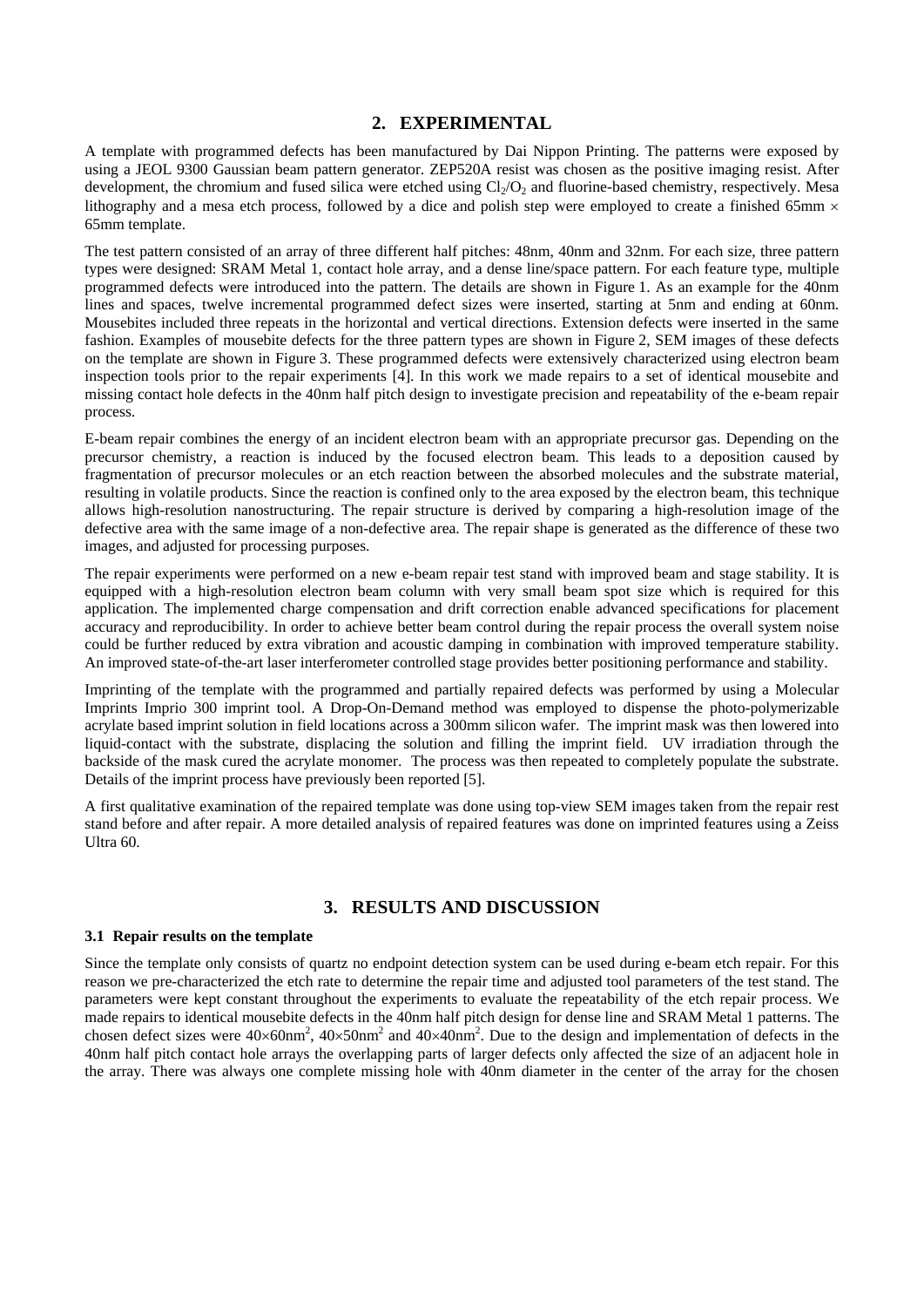defect sizes. The SEM images in Figure [5](#page-6-0) illustrate the increasing hole size above a centered defect for decreasing defect size.

Figure [4](#page-5-1) shows a line/space and Metal 1 pattern with a  $40 \times 50$ nm<sup>2</sup> mousebite defect in one of the trenches and repaired patterns on three different locations. In both cases the placement of the repaired sections into the pattern was very accurate with good line width control. Figure [5](#page-6-0) shows SEM images of a hole array with a  $40\times40$ nm<sup>2</sup> missing contact defect in its center and a set of six different arrays after repair. Some of the repaired holes are not exactly positioned in the center of the array because the repair areas were manually placed into the pattern before applying the pattern copy method. In this example all missing center holes were successfully etched into the template without any significant lateral dimensional deviation.

#### **3.2 Analysis of repaired defects on wafer imprints**

Following the imprinting on 300mm silicon wafers, SEM images were taken in the programmed defect areas. At first, repaired line features were investigated. Figure [6](#page-6-1) shows SEM images of a 40nm half pitch line/space and Metal 1 pattern after repair of a  $40\times50$ nm<sup>2</sup> mousebite defect and three different imprinted patterns. In the Metal 1 patterns the location of the defect is mirrored in x relative to the template images, because of the imprint process. The example top-view SEM images of the imprints show good 2D replication fidelity for all repaired defects. In order to get the height information of the imprinted features we made tilted high-magnification SEM images of imprinted line/space and Metal 1 patterns after template repair (Figure [7\)](#page-7-0). In the shown examples the repaired locations are slightly higher than the rest of the printed lines. It indicates that the etch time during template repair was longer than necessary. Nevertheless, the results show equal height of all repaired line defects within a set of identical defects and no influence of pattern type could be observed. The height deviation can easily be corrected by adjusting the etch time.

Analysis of repaired 40nm half pitch contact hole arrays were done by examining 18 imprints resulting in pillar arrays. Three hole arrays after repairs of a  $40\times40$ nm<sup>2</sup> missing contact hole in each pattern and imprints of these patterns on 18 different locations with identical defect size are shown in Figure [8](#page-8-0). All repaired defects were clearly imprinted and were not damaged during the imprint process. The example top-view SEM images of the imprints show again good 2D replication fidelity. As previously discussed the smaller holes for certain defect sizes were neglected in this study. Similar to the line defects tilted high-magnification SEM images of imprinted pillar arrays after template repair were analyzed to get an impression of the pillar height (Figure [9\)](#page-9-0). The SEM images show equal shape and size of all repaired pillars. The reason for the different lateral dimensions at the bottom and at the top of all repaired pillars is unknown yet and is subject of further investigations.

CD measurements to generate repeatability data were done on 18 imprinted pillar arrays using a SEM Zeiss Ultra 60. Width of repaired center pillars was measured in x and y directions by manual placing the measurement cursors. The mean values of all 18 repaired pillars yielded  $x = 44.43$ nm ( $3\sigma = 3.96$ nm) and  $y = 45.21$ nm ( $3\sigma = 2.95$ nm). Random pillars in the array were measured as references and were in the range of 39 to 41nm.

A more detailed 3D analysis of repaired defects would be possible by performing cross-section SEM analysis on specially designed cleavable patterns or by using high-resolution AFM analysis. Both were not available for this study and could be done in future repair studies.

Finally, the resolution capability of the new hardware was investigated by applying repair processes used for 40nm half pitch features to selected mousebite defects in the 32nm half pitch SRAM Metal 1 design. Repair examples of a  $32\times32$ nm<sup>2</sup> mousebite defect on two different locations are shown in Figure [10.](#page-10-0) Similar to the 40nm half pitch design the placement of the repaired sections was very accurate with good line width control.

# **4. CONCLUSION**

In this work we successfully demonstrated e-beam repair processes on 1X templates by using a new test stand with improved beam and stage stability. A detailed repair evaluation on various 40nm features was performed and very good line width and positioning accuracy of the repaired features could be achieved. All repaired defects could be imprinted on 300mm silicon wafers without any pattern degradation. The imprint results showed very reproducible feature height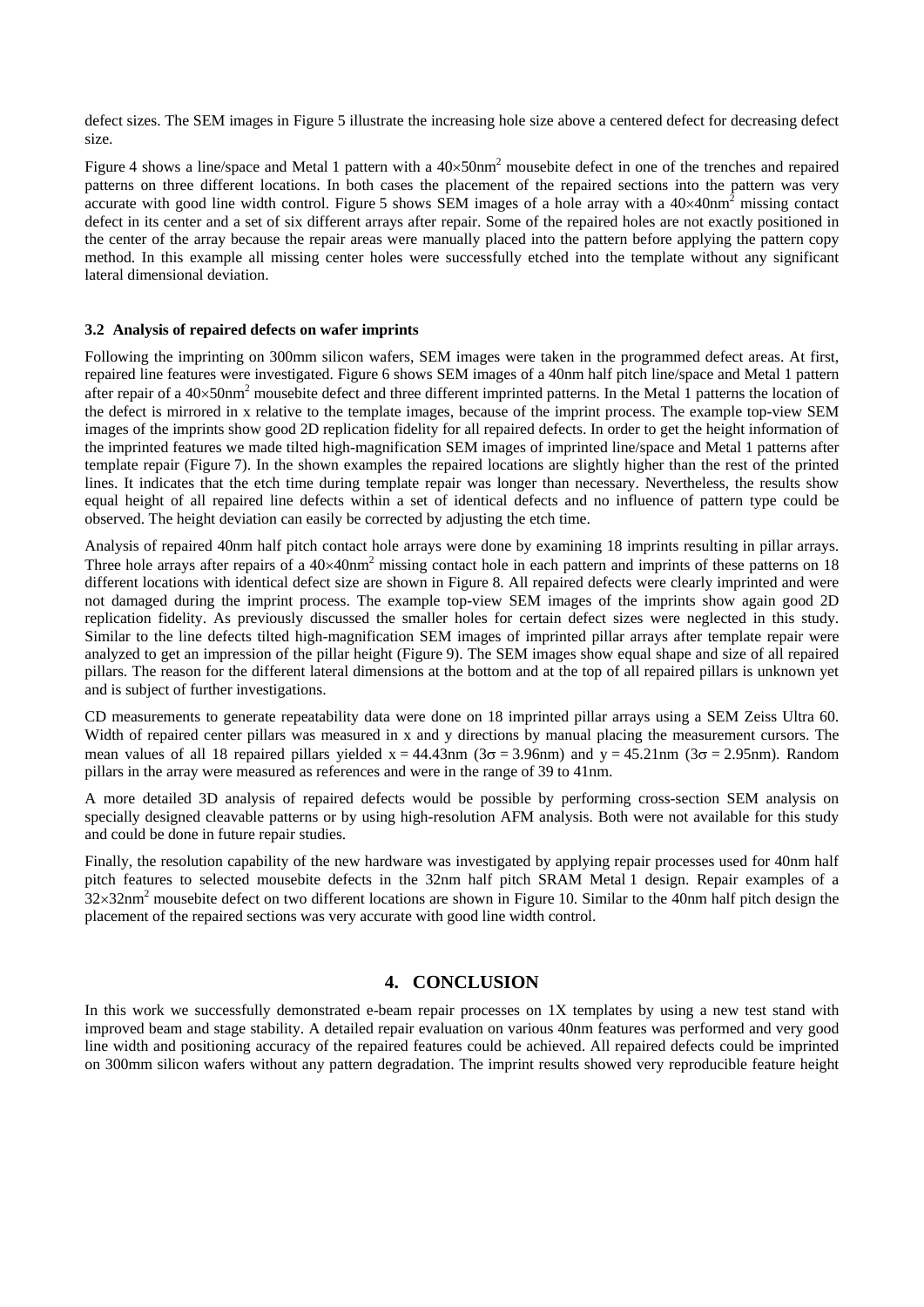on all repaired features. The slight off-target values that were seen after repair can be corrected by a better adjusted etch process. Resolution capability of the new hardware was demonstrated applying e-beam repair to a 32nm half pitch design. The reason for observed footing on 40nm pillars resulting from imprints of repaired contact hole arrays is not yet understood and investigations to explain this effect are on-going. In addition, repairs to defects with smaller lateral dimensions are necessary in order to achieve repair requirements for future technology nodes. In summary, the results of our study show that e-beam repair is a very promising repair technology for high-resolution imprint templates.

## **ACKNOWLEDGEMENTS**

The authors would like to thank Petra Spies from Carl Zeiss SMS GmbH for performing e-beam template repair. This work has been supported by the MEDEA+ 2T305 FANTASTIC project, the German Federal Ministry for Education and Research and by the Ministry of Economic Affairs of Baden-Wuerttemberg.

#### **REFERENCES**

- <span id="page-3-0"></span>1. Yeo, J., Kim, H., and Eynon, B., "Full-field imprinting of sub-40 nm patterns," Proc. SPIE 6921, 692107 (2008).
- <span id="page-3-1"></span>2. Sasaki, S., Hiraka, T., Mizuochi, J., Fujii, A., Sakai, Y., Sutou, T., Yusa, S., Kuriyama, K., Sakaki, M., Morikawa, Y., Mohri, H., and Hayashi, N., "UV-NIL template making and imprint evaluation," Proc. SPIE 7271, 72711M (2009).
- <span id="page-3-2"></span>3. Pritschow, M., Boegli, V., Butschke, J., Irmscher, M., Resnick, D., Sailer, H., Selinidis, K., and Thompson, E., "Evaluation of e-beam repair for nanoimprint templates," Proc. SPIE 7122, 71222L (2008).
- <span id="page-3-3"></span>4. Selinidis, K., Thompson, E., McMackin, I., Sreenivasan, S.V., and Resnick, D.J., "High-resolution defect inspection of step and flash imprint lithography for 32nm half pitch patterning," Proc. SPIE 7271, 72711W (2009).
- <span id="page-3-4"></span>5. Choi, B.J., Meissl, M.J., Colburn, M., Bailey, T.C., Ruchhoeft, P., Sreenivasan, S. V., Prins, F., Banerjee, S.K., Ekerdt, J.G., and Willson, C.G., "Layer-to-layer alignment for step and flash imprint lithography," Proc. SPIE 4343, 436 (2001).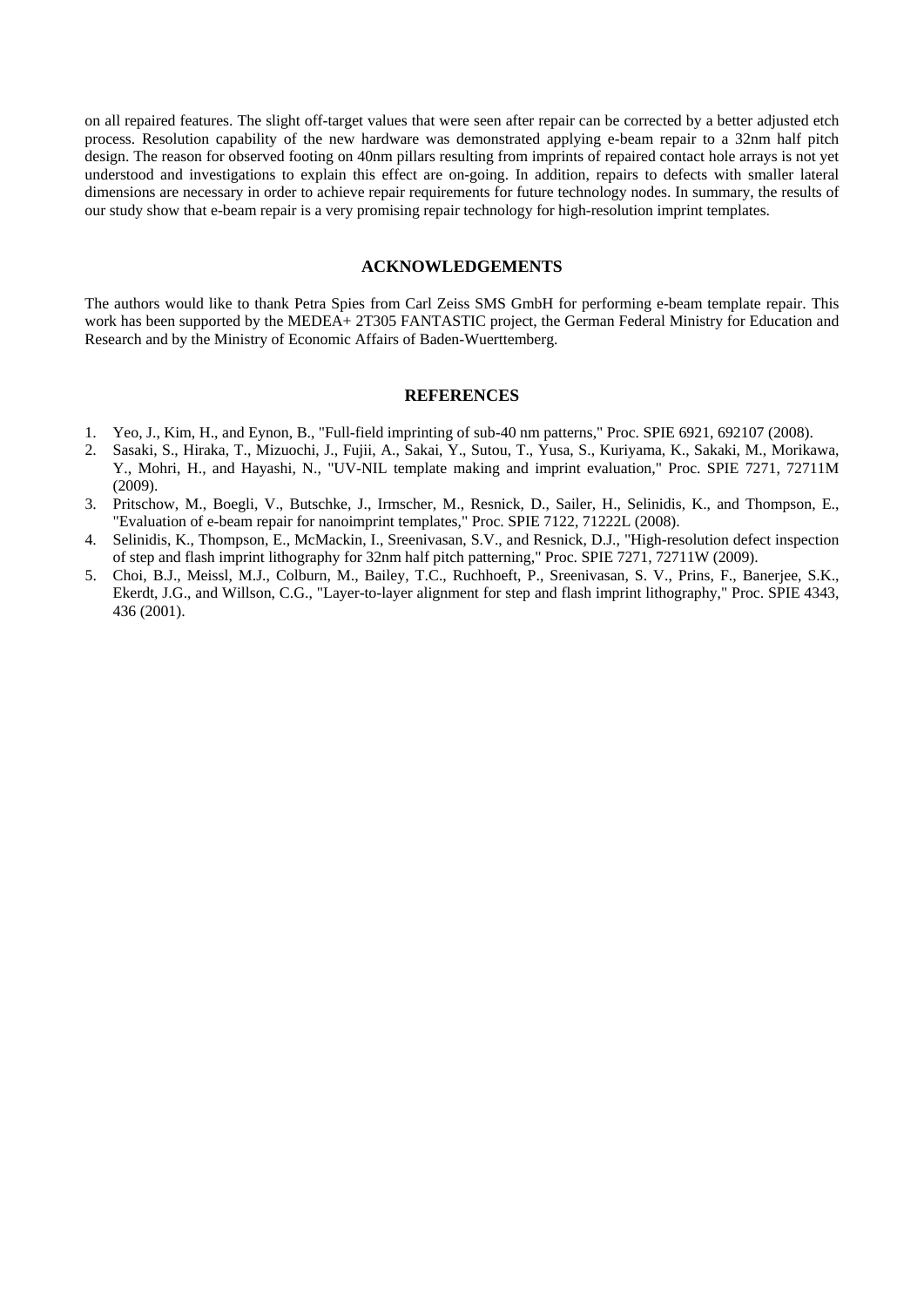

<span id="page-4-0"></span>Figure 1. Programmed defect layout.



<span id="page-4-1"></span>Figure 2. Two types of programmed defects in the layout: a) mousebite defect in the line/space pattern, b) mousebite defect in the SRAM Metal 1 cell, c) missing contact hole defect in the hole array.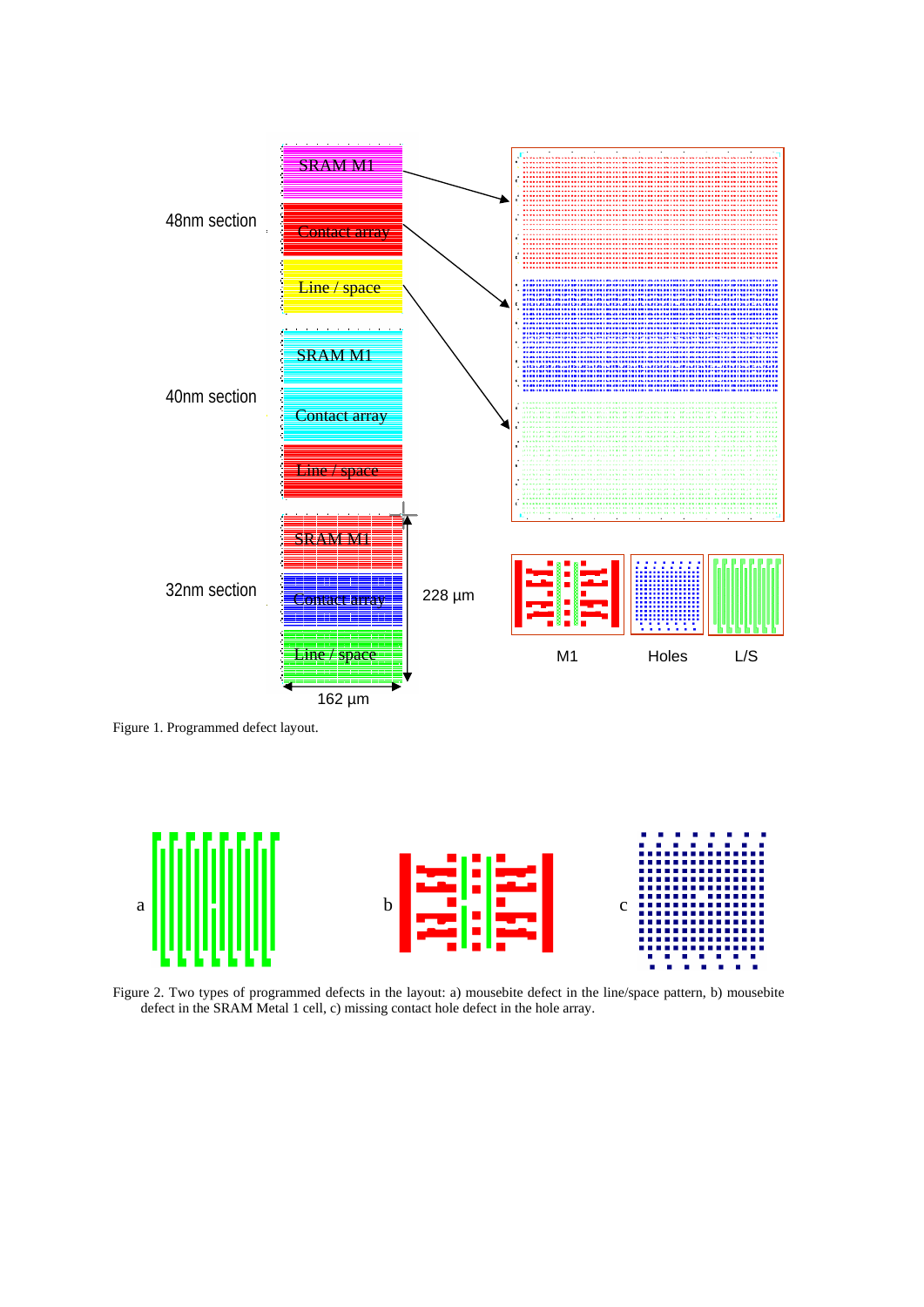

<span id="page-5-0"></span>Figure 3. SEM images of programmed defects in the 40nm half pitch design on the template: a) line/space pattern, b) SRAM Metal 1 cell and c) contact hole array. In the contact hole design the smaller holes above the center defect appear due to the implementation of programmed defects larger than  $40\times40$ nm<sup>2</sup>.



<span id="page-5-1"></span>Figure 4. a) SEM images of a mousebite defect in the 40nm line/space and SRAM Metal 1 pattern before repair. b) SEM images of identical  $40 \times 50$ nm<sup>2</sup> mousebite defects after repair at three different locations.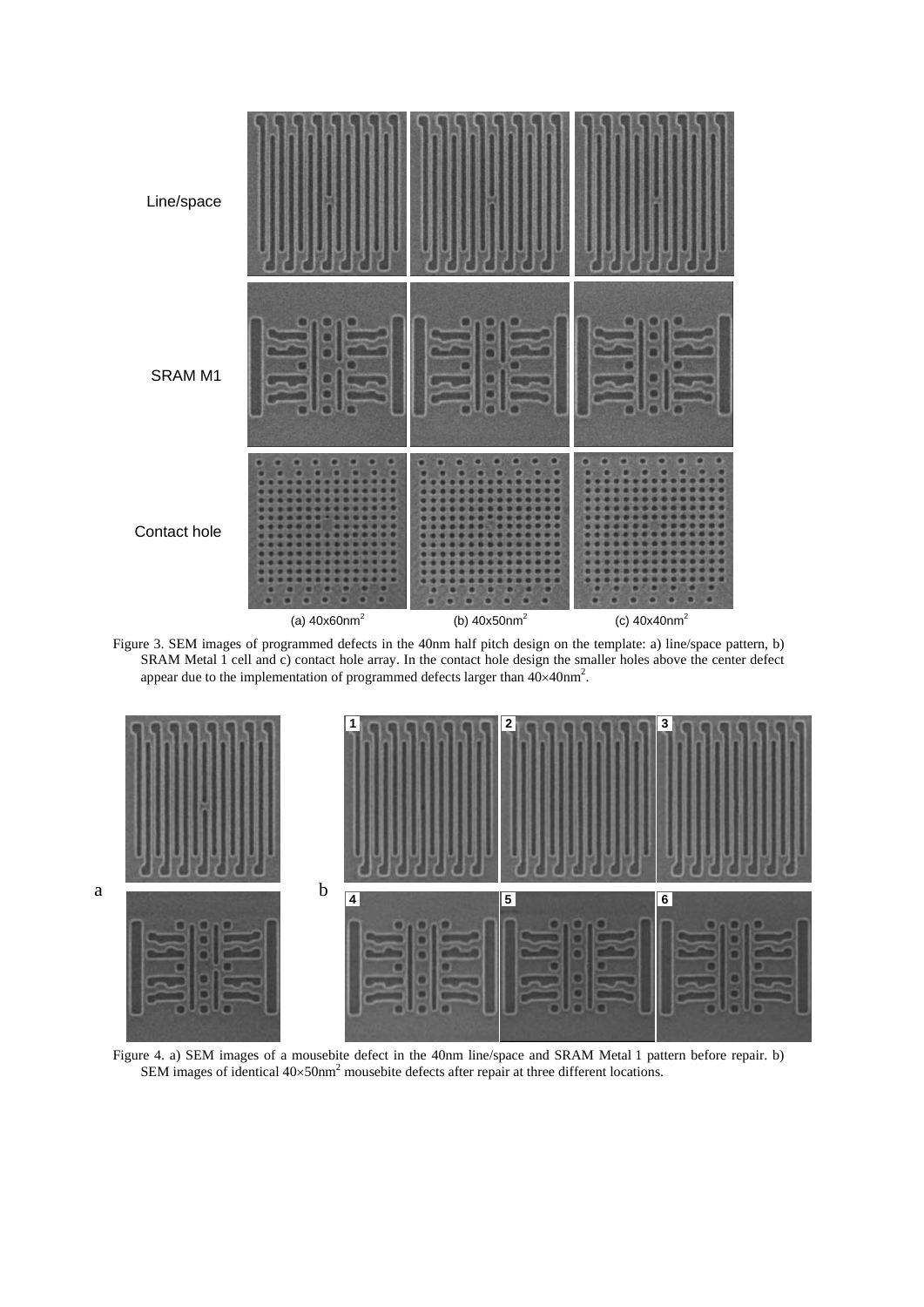

<span id="page-6-0"></span>Figure 5. a) SEM image of a missing contact hole defect in the 40nm design before repair. b) SEM images of six identical  $40\times40$ nm<sup>2</sup> contact hole defects after repair.



<span id="page-6-1"></span>Figure 6. a) SEM images of a repaired  $40 \times 50 \text{nm}^2$  mousebite defect in the 40nm line/space and SRAM Metal 1 pattern. b) Imprints of three different repaired defect patterns with identical defect size.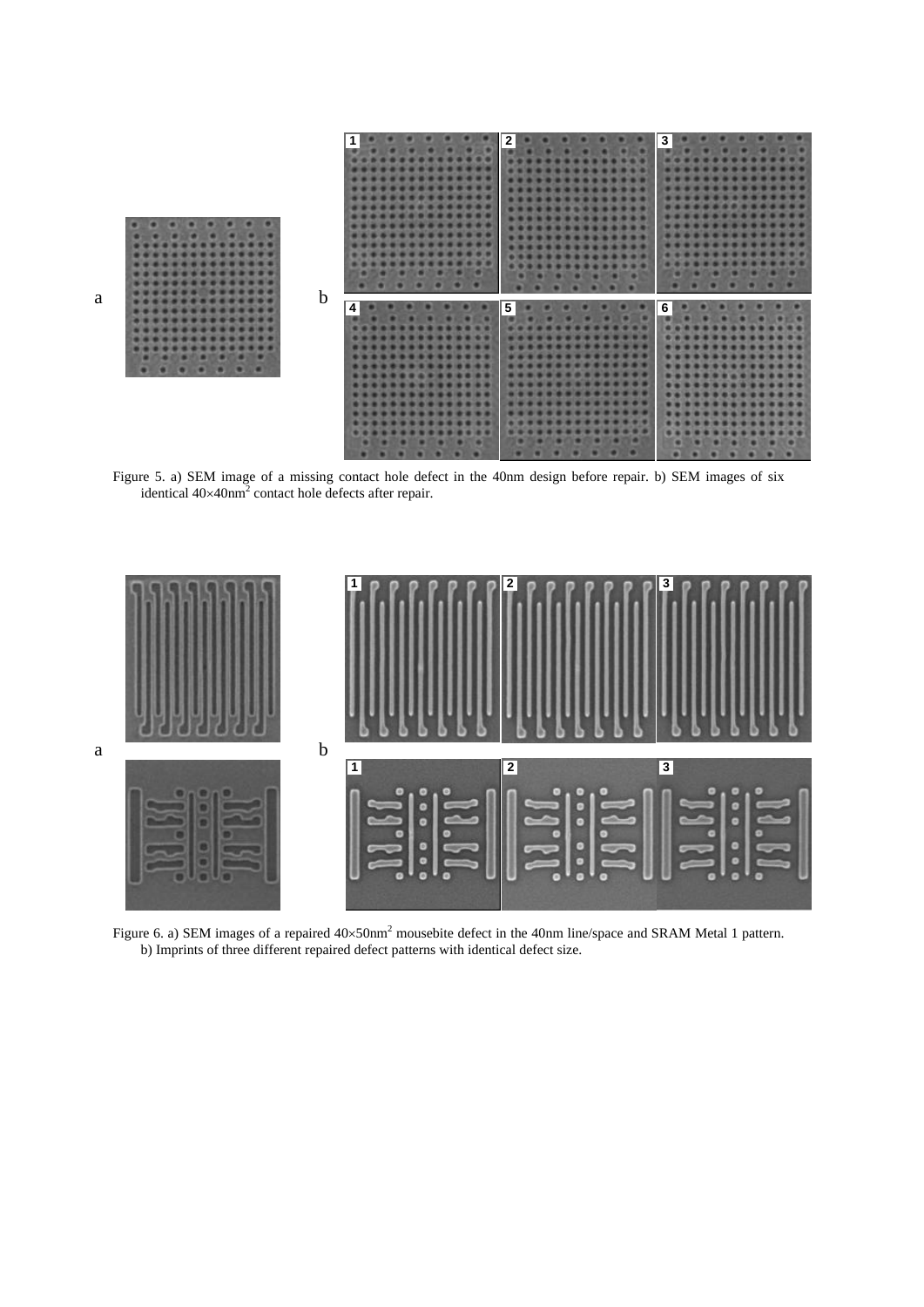

<span id="page-7-0"></span>Figure 7. Tilted high-magnification images of imprints of repaired identical defects in the 40nm half pitch designs for three line/space patterns (a) and SRAM Metal 1 patterns (b).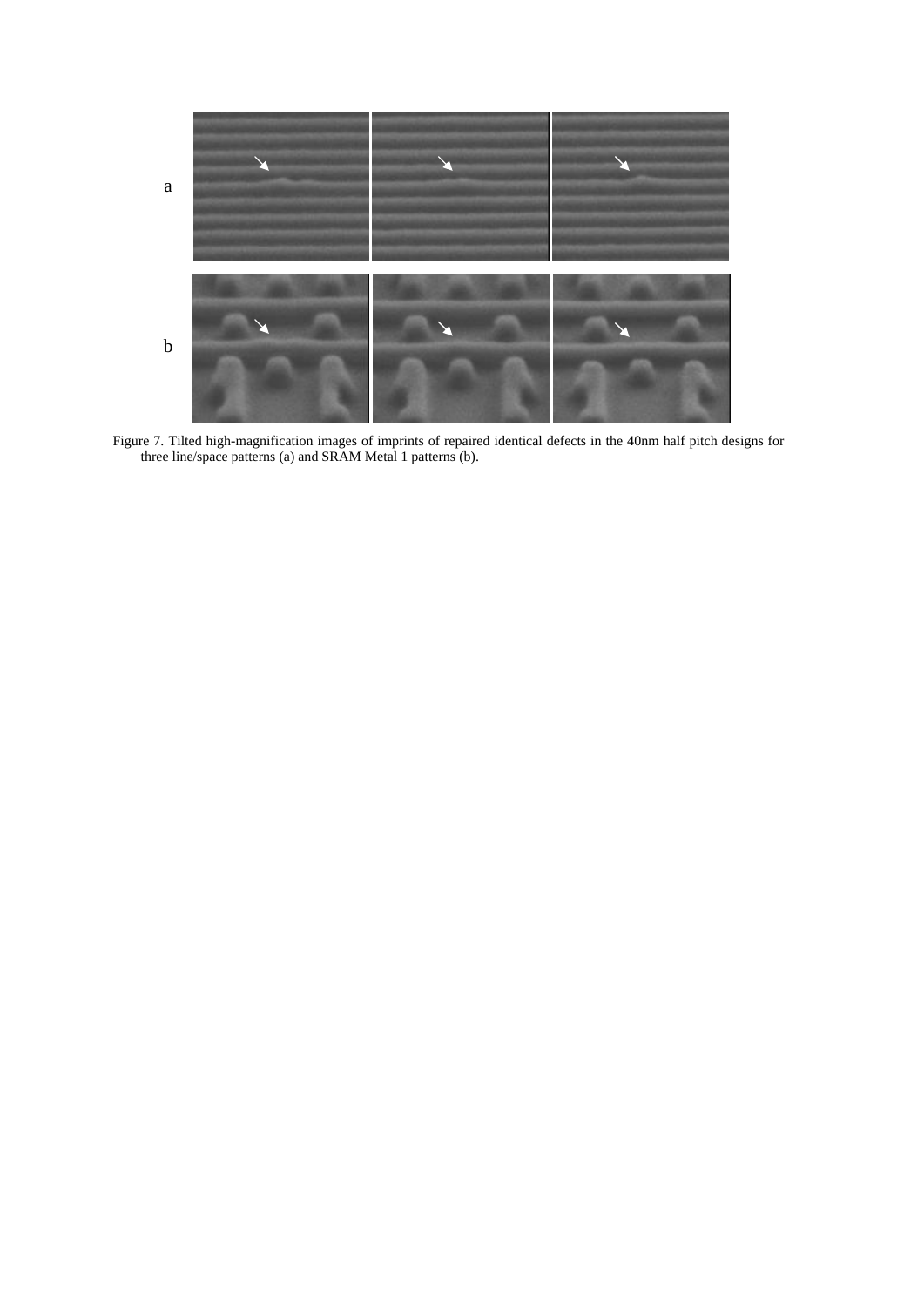

<span id="page-8-0"></span>Figure 8. a) SEM image of repaired  $40 \times 40$ nm<sup>2</sup> contact hole defects in the 40nm design. b) Imprint results after repair of 18 different arrays with identical defect size.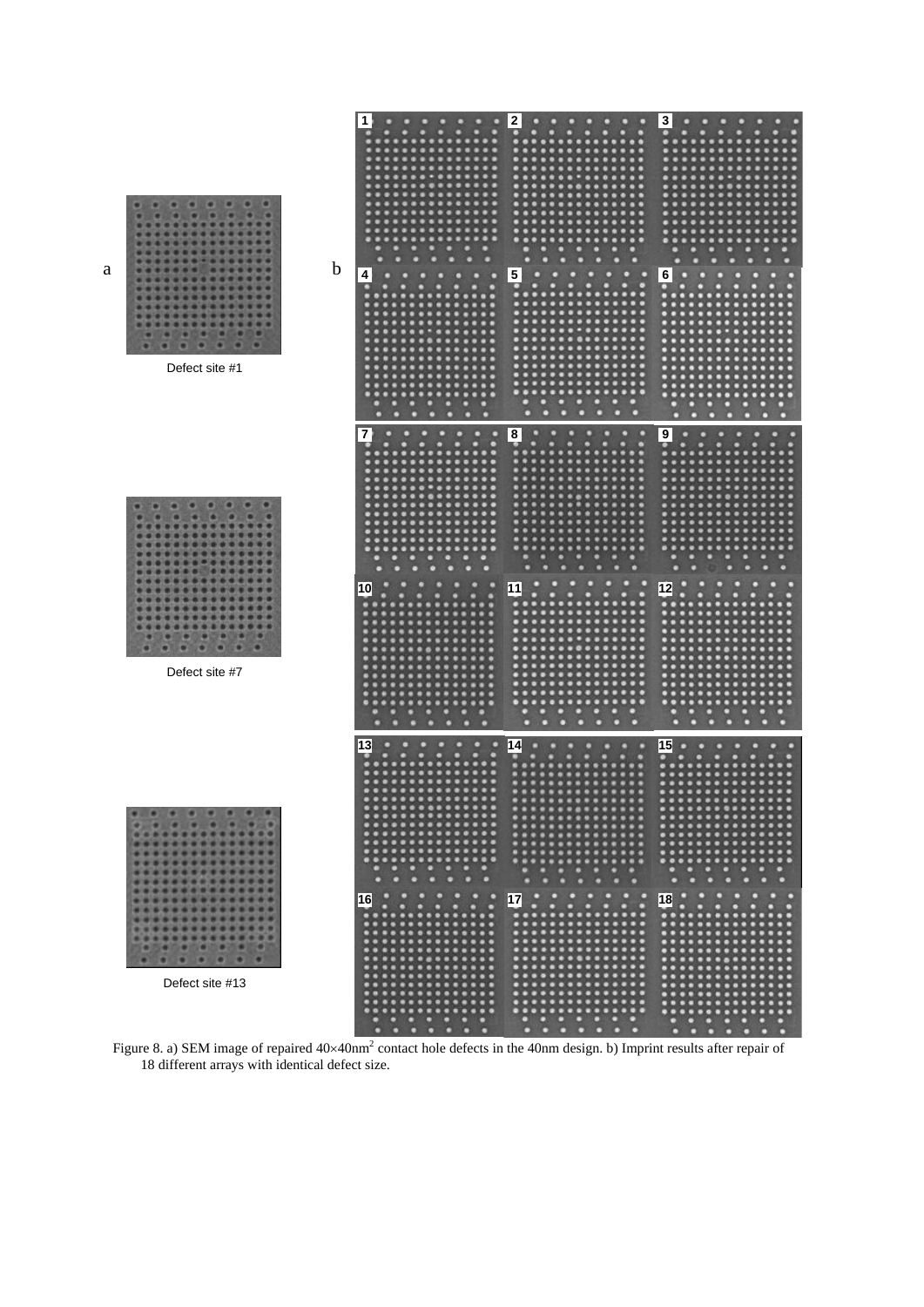

<span id="page-9-0"></span>Figure 9. Imprinted pillar arrays after defect repair in the 40nm half pitch contact hole arrays on the template. All repaired pillars have equal shape and size and demonstrate the repeatability of the repair process.